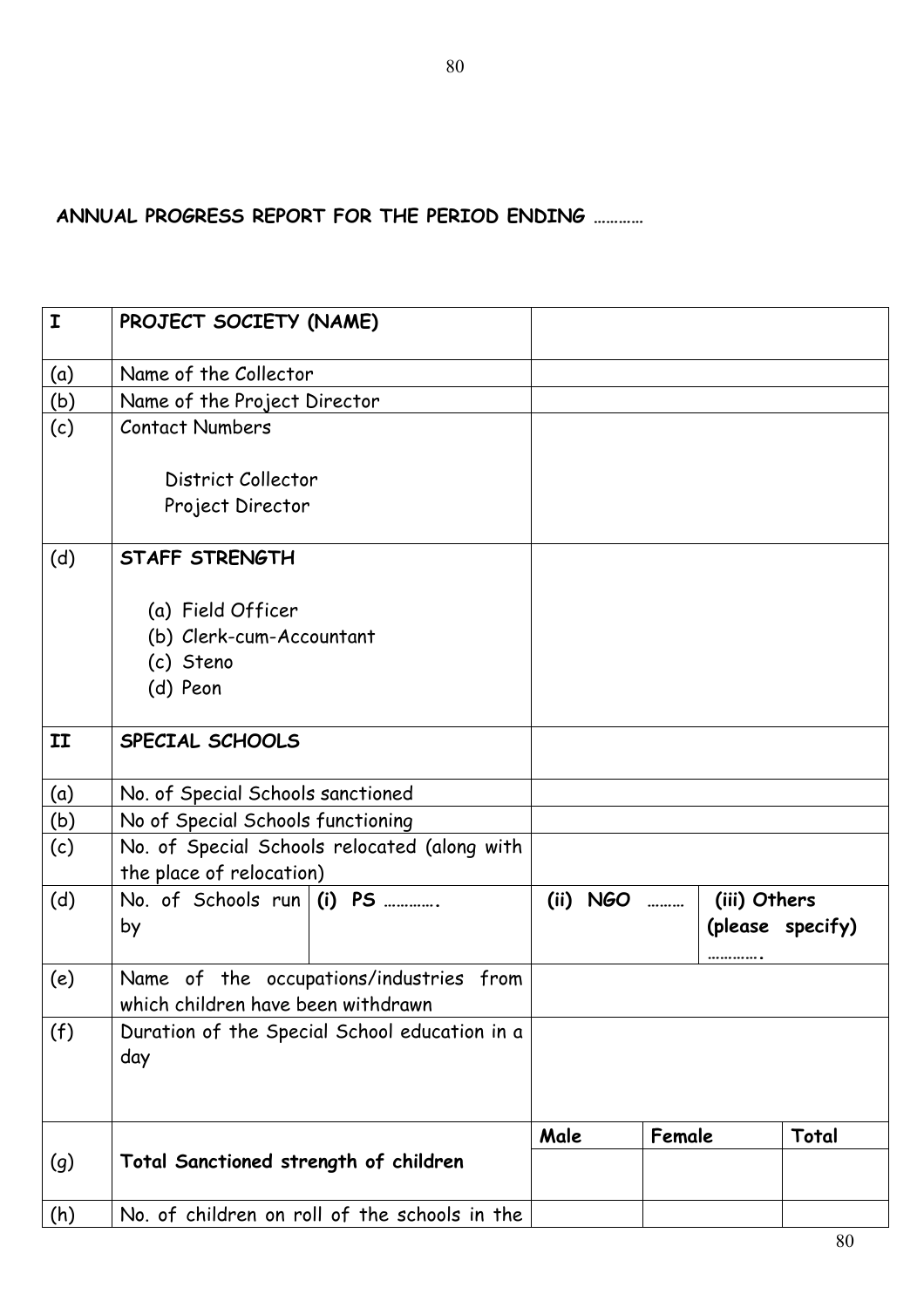|           | 81                                                                                                        |                                                            |  |  |  |
|-----------|-----------------------------------------------------------------------------------------------------------|------------------------------------------------------------|--|--|--|
|           | beginning of the year:                                                                                    |                                                            |  |  |  |
| (i)       | No. of children admitted to the schools in<br>the year                                                    |                                                            |  |  |  |
| (j)       | No. of children who dropped out of the<br>schools                                                         |                                                            |  |  |  |
| (k)       | No. of children who passed out of the<br>schools                                                          |                                                            |  |  |  |
| (1)       | No. of children who joined the mainstream<br>education                                                    |                                                            |  |  |  |
| (m)       | Vocational/ craft training                                                                                |                                                            |  |  |  |
|           | No. of children who underwent<br>(i)<br>training<br>Trades in which training is being<br>(ii)             |                                                            |  |  |  |
|           | imparted                                                                                                  |                                                            |  |  |  |
| (n)       | (i) No. of teaching volunteers sanctioned<br>under the project                                            | (i) Educational Instructors<br>(ii) Vocational Instructors |  |  |  |
|           | (ii) No. of teaching volunteers actually<br>engaged                                                       | (i) Educational Instructors<br>(ii) Vocational Instructors |  |  |  |
| III       | TRAINING FOR TEACHING VOLUNTEERS                                                                          |                                                            |  |  |  |
| (a)       | (i)<br>No. of workshops /training<br>programmes conducted for<br><b>Educational Instructors</b>           |                                                            |  |  |  |
|           | Name of the institution which<br>(ii)<br>conducted the training and duration<br>of the training programme |                                                            |  |  |  |
|           | No. of teachers benefited<br>(iii)                                                                        |                                                            |  |  |  |
| (b)       | (i)<br>No. of workshops/training<br>programmes held for Vocational<br><b>Instructors</b>                  |                                                            |  |  |  |
|           | (ii)<br>Trade(s) in which training was<br>imparted                                                        |                                                            |  |  |  |
|           | No. of Vocational Instructors who<br>(iii)<br>were<br>Benefited                                           |                                                            |  |  |  |
| <b>IV</b> | <b>HEALTH CARE</b>                                                                                        |                                                            |  |  |  |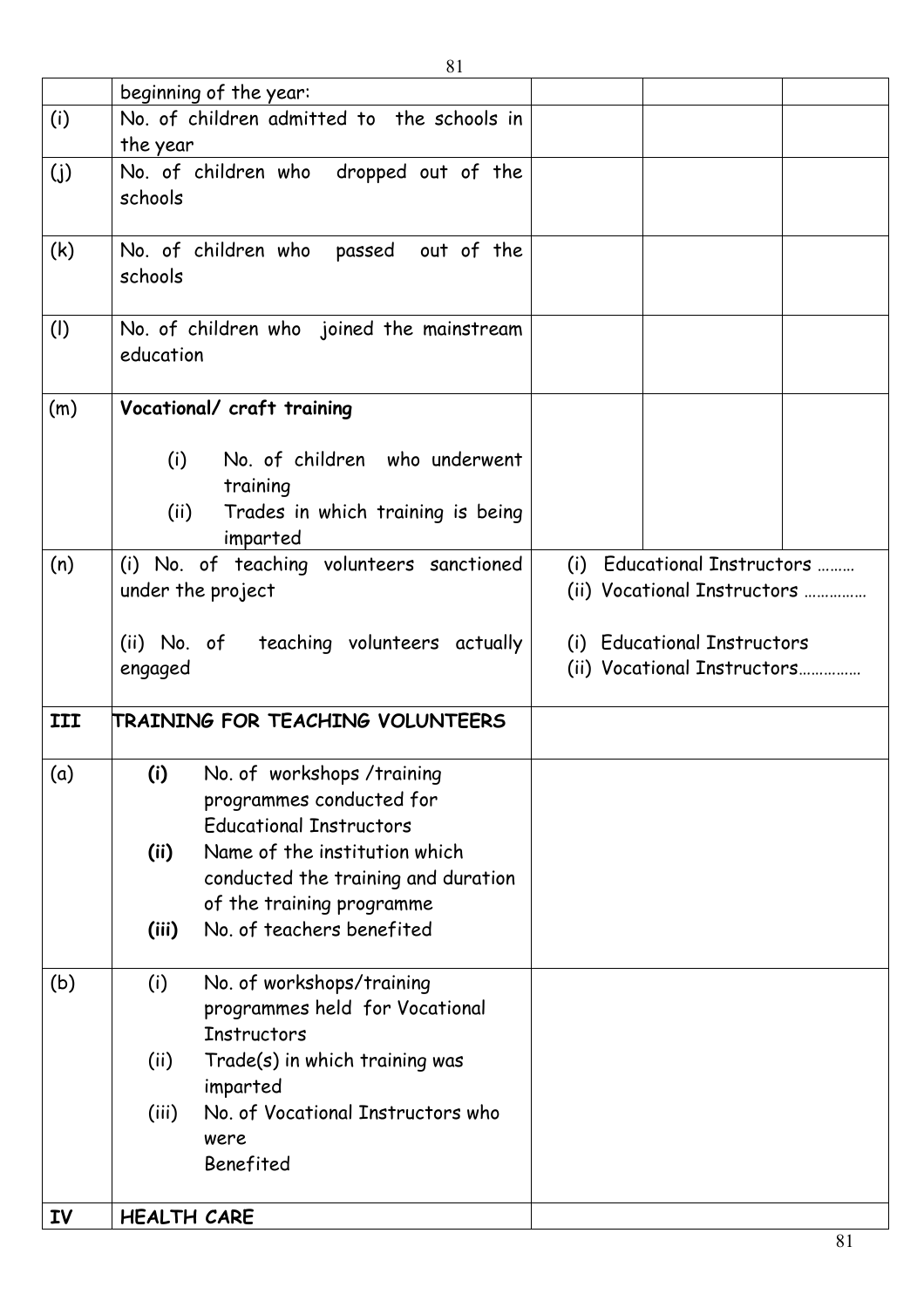| (a)          | Frequency of health check-ups in the Schools |                                    |
|--------------|----------------------------------------------|------------------------------------|
|              | in the year                                  |                                    |
| (b)          | No. of children covered                      |                                    |
| (c)          | Common ailment detected                      |                                    |
| (d)          | Whether medicines were dispensed             | Yes /No                            |
| $\mathsf{V}$ | NUTRITION                                    |                                    |
| (a)          | Number of days for which nutrition has been  |                                    |
|              | given                                        |                                    |
| (b)          | Type of Nutrition given                      | Cereal: Yes / No                   |
|              |                                              | Veg. : Yes / No                    |
|              |                                              | Dal /Egg / Others (please specify) |
| (c)          | Whether subsidy from other sources such as   |                                    |
|              | MDM Scheme of the State Government etc.      |                                    |
|              | are also being received (Please specify)     |                                    |
| VI           | <b>AWARENESS GENERATION</b>                  |                                    |
|              |                                              |                                    |
| (a)          | Please specify the activities that Project   |                                    |
|              | Society has undertaken to<br>generate        |                                    |
|              | awareness for elimination / prevention of    |                                    |
|              | child labour                                 |                                    |